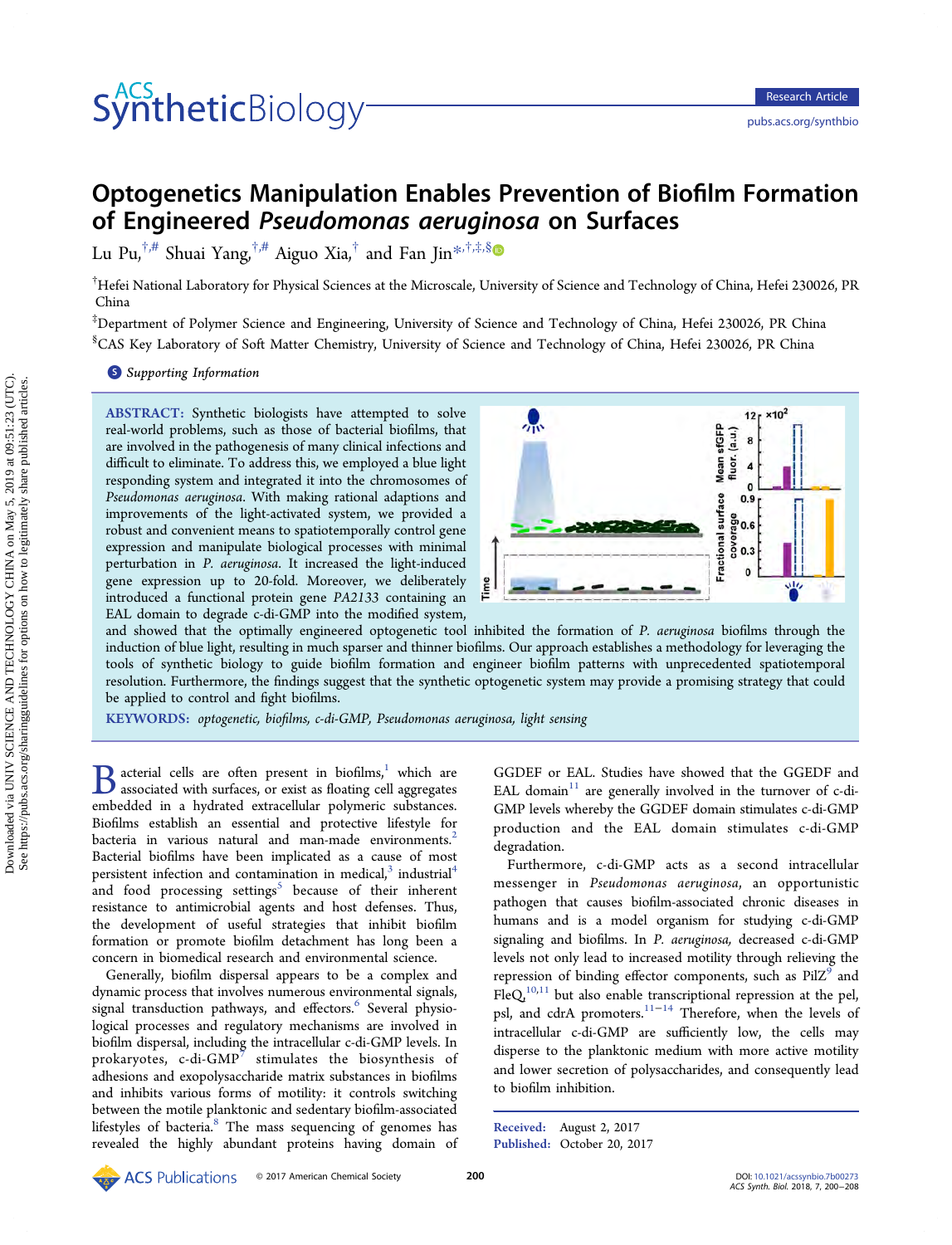Because biofilm dispersal is an essentially genetic process, it could be manipulated similarly to other genetic systems by using the tools of synthetic biology.<sup>[15](#page-7-0)−[18](#page-7-0)</sup> Synthetic biology<sup>[19](#page-8-0)</sup> has enabled the development of many engineered genetic modules, including toggle switches,<sup>[20](#page-8-0)</sup> cascades,<sup>[21](#page-8-0)</sup> oscillators,<sup>[22](#page-8-0)</sup> and autoregulatory circuits. $^{23}$  $^{23}$  $^{23}$  Among these genetic modules, one notable achievement was an engineered light-sensing circuit in E.  $\text{coll,}^{24}$  $\text{coll,}^{24}$  $\text{coll,}^{24}$  which allowed bacteria to switch between different states using red light. In addition to controlling diverse adaptive responses, light sensors, as light regulated actuators, provide the foundation for optogenetics. In fact, organisms in nature are able to detect light and regulate their physiology and performance in response because of biological photorecep-tors.<sup>[25](#page-8-0)</sup> Novel photoreceptors<sup>[26](#page-8-0)</sup> have been engineered that establish control through light over manifold biological processes previously inaccessible to optogenetic intervention. In contrast to chemical molecules that regulate gene expression systems, such as IPTG or tetracycline, light is an ideal inducer because it is easy to obtain, highly tunable, noninvasive, has low toxicity, and, most critically, has high spatiotemporal resolution.<sup>[27](#page-8-0)</sup>

However, to date, spatiotemporal manipulation of biofilms remains far from complete. In this study, we employed an optogenetic tool, the plasmid  $pDawn<sub>1</sub><sup>31</sup>$  $pDawn<sub>1</sub><sup>31</sup>$  $pDawn<sub>1</sub><sup>31</sup>$  which exploits a blue light photoreceptor to confer light-induced gene expression in P. aeruginosa. By using genetic circuit design and optimization, we initially optimized the optogenetic systems in P. aeruginosa, and then further manipulated biological processes in the biofilm development using light with unprecedented spatial and temporal resolution. We inspected the performance of the optogenetic system by examining the fluorescence of sfGFP. Subsequently, we introduced a functional protein gene PA2133,<sup>[32](#page-8-0)</sup> which contains an EAL domain to degrade c-di-GMP, showing that its expression effectively inhibits biofilms through the induction of blue light.

# ■ RESULTS

Construction of the Optogenetic System in P. aeruginosa. We adopted the chromosome gene integration system mini- $Tn7<sub>1</sub><sup>33</sup>$  which is more stable than the plasmid cloning system in bacteria, to facilitate integration of the synthetic blue light-sensing system pDawn into P. aeruginosa. Furthermore, to prevent the undesired read-through from chromosomal promoters into cloned sequences, we made modifications to the delivery vector pUC18T-mini-Tn7T-Gm (detailed description in the [Methods](#page-5-0)). As shown in Figure 1, all the functional



Figure 1. Plasmid pDawn-Tn7 system for being integrated into chromosome of P. aeruginosa for light-activated gene expression.

components of pDawn were assembled into the reconstructed vector pTn7-L(T0T1), resulting in a pDawn-Tn7 system. The light-sensing element was based on the YF1/FixJ system. YF1 $^{34}$  $^{34}$  $^{34}$ is a blue light-sensitive histidine kinase that employs a light-oxygen-voltage blue light photosensor domain.<sup>[35](#page-8-0)</sup> In the absence of blue light, YF1 phosphorylates its cognate response regulator, FixJ. FixJ drives the expression of the  $\lambda$  phage

repressor cI from the pFixK2 promoter, which, in reverse, restrains expression of the strong  $\lambda$  promoter pR. Upon light absorption, the net kinase activity of YF1 and consequently gene expression (cI) is greatly reduced, which relieves the transcriptional repression at the promotor pR. Target genes can be introduced in a single step through a multiple cloning sites (MCS) downstream of the pR promoter of pDawn-Tn7, and light increases their expression.

Performance of Light-Activated System in P. aeruginosa. We first tested our pDawn-Tn7 system through cloning the green fluorescent protein sfGFP as a reporter into the MCS to yield psfGFP-pDawn-Tn7, in which the expression could be measured through green fluorescence. P. aeruginosa carrying psfGFP-pDawn-Tn7 were grown for 12 h at 37 °C in the dark or under constant blue light of 100 nW cm<sup>−</sup><sup>2</sup> to determine the effect of light on gene expression; Wild type PAO1 was cultured under the same conditions for the control group. As shown in [Figure 2](#page-2-0)a, the mean fluorescence intensity of PAO1 psfGFP-pDawn-Tn7 in darkness was as low as that of the wild type, which demonstrates the low background activity of the pDawn-Tn7 system in P. aeruginosa. Compared with darktreated bacteria, an approximately 20-fold increase in sfGFP expression from PAO1 psfGFP-pDawn-Tn7 under blue light illumination suggested that our modified light-sensing system is available in P. aeruginosa. Illumination with conventional white light yielded similar effects on gene expression, as the mean sfGFP fluorescence of PAO1 psfGFP-pDawn-Tn7 was approximately 16-fold higher than in the darkness. Therefore, dedicated lamps or lasers could be replaced with a conventional white light source. We routinely confirmed that the growth of the PAO1 psfGFP-pDawn-Tn7 was not affected by the insertion of the pDawn-Tn7 system or light, because the strains under light or in the dark produced a nearly identical pattern of growth compared with the PAO1 ([Figure 2b](#page-2-0)). The insertion of an empty Tn7-L(T0T1) vector also had no effect on growth or biofilm formation ([Supporting Information,](http://pubs.acs.org/doi/suppl/10.1021/acssynbio.7b00273/suppl_file/sb7b00273_si_001.pdf) Figure S1).

We investigated the time course of light-induced and darkrelaxed sfGFP expressions. First, two cultures were grown at 37 °C under constant blue light of approximately 100 nW cm<sup>−</sup><sup>2</sup> or in the dark to stationary phase (OD600 of approximately 2.0) for approximately 24 h. After measuring the initial sfGFP fluorescence intensities, the two cell cultures were diluted to an OD600 of approximately 0.2 and incubated under inverse conditions. Specifically, the dark-cultured cells were exchanged for incubation with blue light and vice versa. Fluorescence intensities were measured every hour. After each measuring, the cell cultures were rediluted to an OD600 of approximately 0.2 to maintain the bacteria at the logarithmic phase. We found that bacteria transferred from an illumination-saturation state to darkness exhibited a slow decay in the amount of sfGFP. The fluorescence intensity decreased to 20% of its initial intensity approximately 3 h after the removal of light, and dropped by 95% after 9 h to reach its minimum [\(Figure 2](#page-2-0)c). The time course of light activated fluorescence intensity exhibited an approximately15-fold increase in sfGFP expression after 6 h of blue light illumination compared with original dark-treated bacteria ([Figure 2c](#page-2-0) and [Figure 2](#page-2-0)d). After 9 h, the mean sfGFP fluorescence intensity was increased by 2000% compared with its initial value and had reached a plateau ([Figure 2](#page-2-0)c). In [Figure](#page-2-0) [2](#page-2-0)b, cells were allowed to grown under light without repeated dilution. the fluorescence had a steep rise during time-period of 8−10 h [\(Figure 2b](#page-2-0), gray bar part) compared with that of the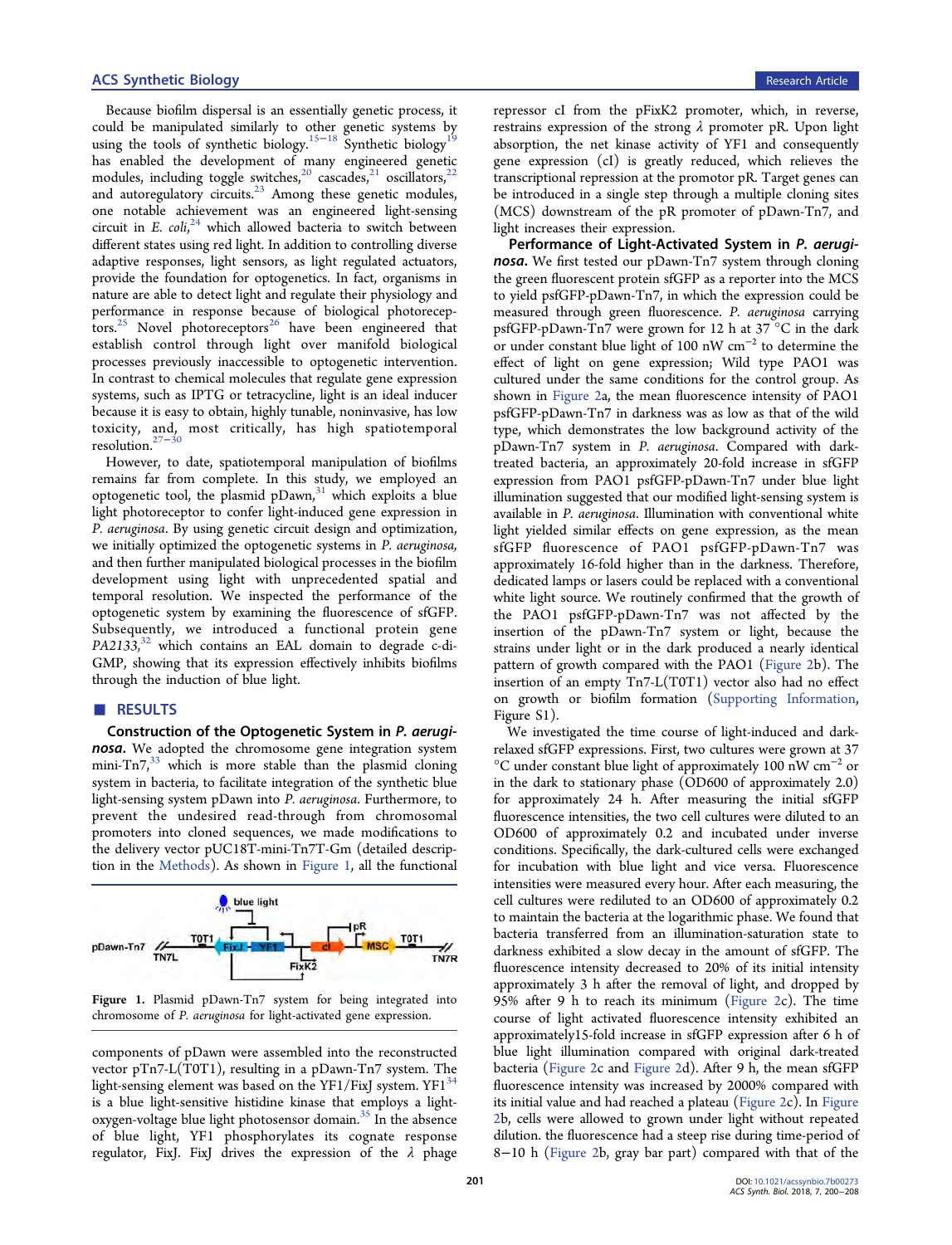<span id="page-2-0"></span>

Figure 2. (a) Mean sfGFP fluorescence of PAO1 psfGFP-pDawn-Tn7 grown at 37 °C illuminated with no light, white light and blue light for 12 h (upper) and the proportion (%) of different intensity of sfGFP fluorescence cells (lower). Wlid type PAO1 was as the control group. (b) Doubling time of wild type and PAO1 psfGFP-pDawn-Tn7 illuminated with no light and blue light (upper) and their time course of cell growth (lower). Intensity of sfGFP fluorescence of illumination bacteria was measured along with the growth (lower; blue line). (c) Intensity of sfGFP fluorescence measured at indicated times after incubation with illumination under continuous 100 nW cm<sup>−</sup><sup>2</sup> blue light and then by 12 h darkness, or after incubation in darkness and then illumination under continuous 100 nW cm<sup>−</sup><sup>2</sup> blue light. (d) sfGFP fluorescence microscopy images characterized in c at 0 h (left) and 6 h (right) (upper) and corresponding overlay of bright-field and sfGFP fluorescence microscopy images (lower), Scale bar, 5  $\mu$ m. In a, b, c, error bars represent means  $\pm$  s.d (a, b, c  $n = 3$ ), NS = not significant, \*\*\*P < 0.001 (Student's t-test).

cells being cultured with continuous dilution (Figure 2c). It may because that the undiluted cells are suffering at the stationary phase along with the decrease in protein removal caused by cell division decline. Furthermore, when bacteria were regularly in the decline phase, protein degradation accelerated and the fluorescence decreased (Figure 2b).

Characterization of the Light-Induced System at the Single-Cell Level. Given the nature of heterogeneity, the aforementioned measurements were represented using the ensemble average of fluorescence, which is unable to identify whether bacterial populations respond homogeneously to illumination or not. Therefore, we adopted spinning-disk confocal microscopy to characterize the performance of bacteria at the single-cell level. We grew bacteria harboring psfGFPpDawn-Tn7 on an agarose slab and used a confocal microscope to expose a limited area (see [Methods](#page-5-0)). Every hour for 12 h, we measured the fluorescence of sfGFP in each cell of a growing microcolony within the illumination area and its surroundings  $(7 \times 7 \text{ fields})$ . Consistent with the ensemble measurements, the mean fluorescence of psfGFP-pDawn-Tn7 under blue light was increased with time [\(Figure 3](#page-3-0) a, [3b](#page-3-0), [3c](#page-3-0)).Within 3 h, sfGFP expression could be detected within the illuminated area.

Conversely, in noninducing dark regions, the fluorescence intensity of bacteria barely increased. We reconstructed the genealogical trees of one microcolony using MATLAB codes developed by our lab<sup>[36,37](#page-8-0)</sup> ([Figure 3b](#page-3-0)). Along each lineage, the fluorescence per pixel in cells increased slowly over 8 h (by approximately 50%). During the subsequent 4 h, fluorescence intensity rapidly increased by 50% in one generation. The mean sfGFP fluorescence per cell fluctuated strongly at the same time point (by approximately  $\pm 20\%$ ), especially after 3 h. Notably, the increase of fluorescence with lineage is nonlinear [\(Figure 3b](#page-3-0) and [3](#page-3-0)c). In the study, light acted as an inducer to activate the reporter expression from gene sf GFP which is under the control of the promoter of pR and the kinetics could be modeled by a single exponential approach to steady state.<sup>[38](#page-8-0)</sup> Specifically, the production of protein sfGFP is not constant over time and the fluorescence varied nonlinearly. Based on these results, we present the first attempt, to the best of our knowledge, to analyze the dynamics of optogenetic system in individual cells using genealogical trees, and demonstrate that heterogeneity is indeed natural, including in optogenetic research.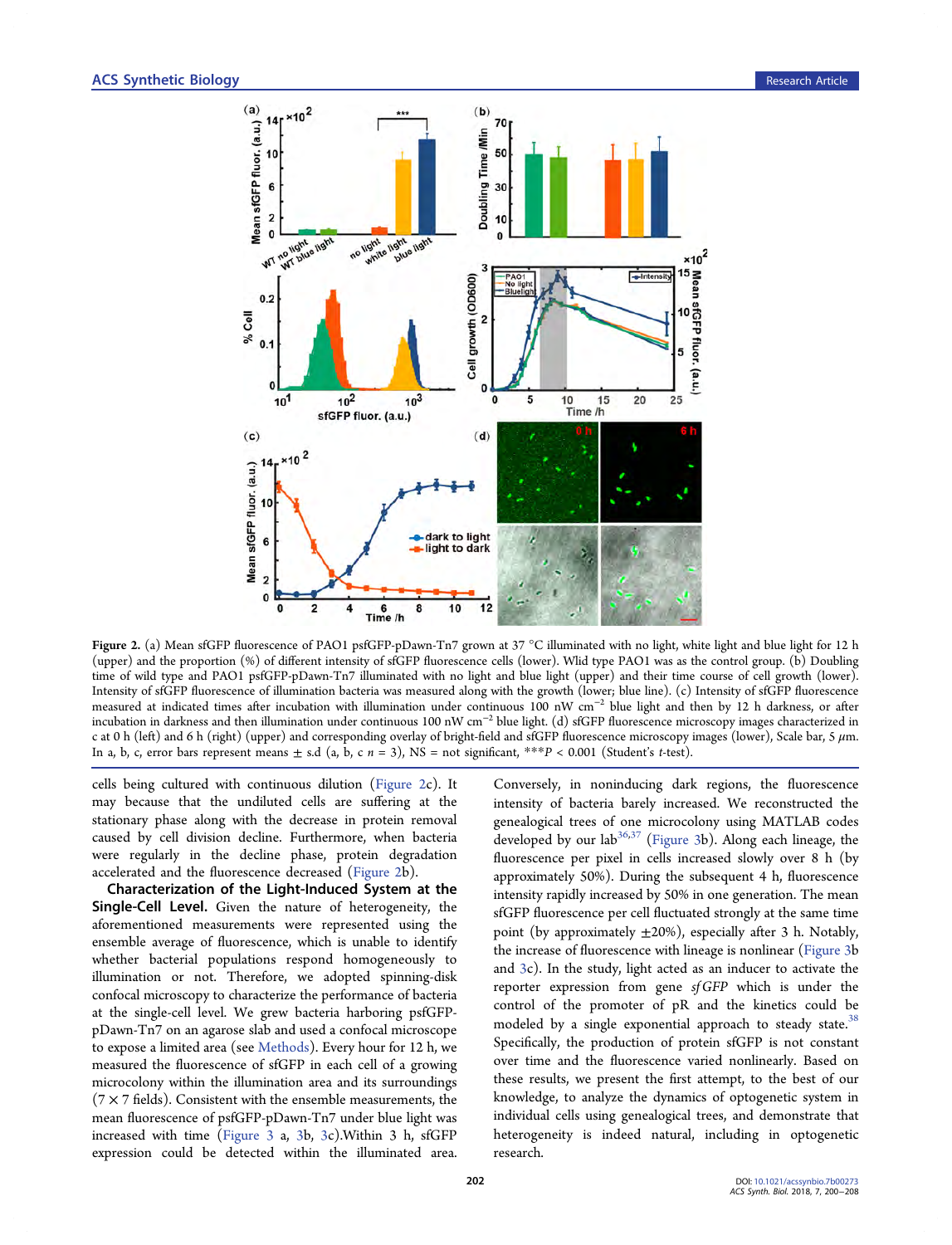<span id="page-3-0"></span>

Figure 3. (a) Time-lapse fluorescence image of growing microcolonies with illumination (upper) and without light (lower). Scale bar, 10  $\mu$ m. (b) Genealogical tree of the colony. The level of sfGFP fluorescence intensity in each cell is color-coded along each lineage (for clarity, only a subset of the tree is displayed). (c) Mean sfGFP fluorescence detected in dark-treated and illuminated bacteria shown in a. Error bars represent means  $\pm$  s. d with  $n = 3$  biological replicates. (d)  $7 \times 3$  fields sfGFP fluorescence microscopy montage image shows spatial control over blue-light-induced gene expression from PAO1 psfGFP-pDawn-Tn7. The central zone is the illuminated area during a 12 h incubation period at 30  $\pm$  1 °C. Each of the visible microcolonies derives from single cells. Scale bar, 50  $\mu$ m.

One specific advantage of light-activated systems over other induced systems, such as chemically induced systems, is the superior degree of spatial control.<sup>[24,39](#page-8-0)</sup> We observed that after 10 h, sfGFP expression within the illuminated area was approximately 20-fold higher than that in the surrounding area (Figure 3d). Thus, the system provides a powerful and convenient method to spatially control gene expression in P. aeruginosa.

Disassembly of Biofilms through Blue Light Induction. Because the modified optogenetic system worked well after insertion into the chromosomes of P. aeruginosa, realizing stringent control by light of the expression of arbitrary target genes through light might be feasible, even for genome-residing genes. Subsequently, we introduced PA2133 into the system, a gene on the P. aeruginosa genome that expresses protein function as phosphodiesterase to degrade the c-di-GMP signal.<sup>[13](#page-7-0)[,32](#page-8-0)</sup>

We accomplished control of the biofilms of PAO1 with blue light through the optimized optogenetic system, which was engineered through exploiting and reassembling different standardized biological parts using the techniques of synthetic biology (see [Methods\)](#page-5-0). Finally, the resulting strain, PAO1 p(GTG)PA2133(Mtag)-B0033sfGFP-pDawn-Tn7 (P for short; Figure 4), was constructed. The strain enabled us to simultaneously supervise the degree of response in bacterial cells through the expression of fluorescence.



Figure 4. Schematic illustration for blue light-induced expression of PA2133 to degrade c-di-GMP, consequently causes dispersion of biofilms.

To exclude effects on the light-on system after the introduction of PA2133, we tested the light-dependent impact on the expression level of the fluorescence reporter in strain P. The cells were illuminated with blue light at 37 °C for 12 h and then used to measure the sfGFP expression. Strain P showed a marked light-induced reporter gene expression, which was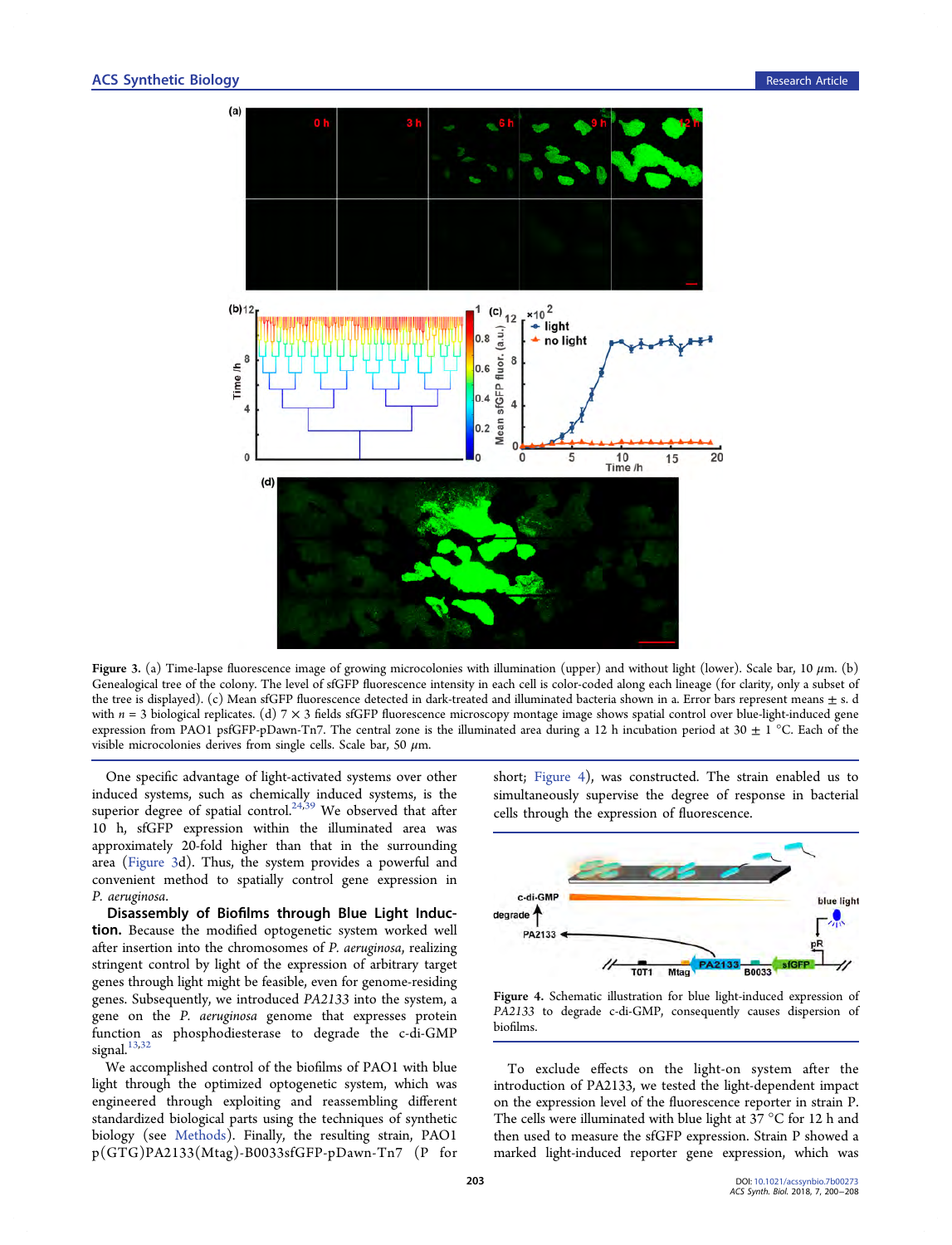<span id="page-4-0"></span>

Figure 5. (a) Means sfGFP fluorescence of bacteria grown in shaker for 12 h. Here, S is short for PAO1 psfGFP-pDawn-Tn7, P is short for PAO1 p(GTG)PA2133(Mtag)-B0033-sfGFP-pDawn-Tn7. Orange denotes S incubated in dark, while S grown under illumination is marked as blue. Yellow denotes P incubated in dark, while P grown under illumination is marked as purple. It is described as the same pattern in b, c and d. (b) Expression of relative mScarletI fluorescence of PAO1, strain S, strain P carrying c-di-GMP reporter cultures at 37 °C for 12 h in the dark or under light. (c) Time course of intensity of sfGFP of bacteria grown in flow cell. Mean sfGFP intensity of P in illumination area could not catch the maximum shown in b, but S could. It was because that sfGFP and PA2133 expressed at the same time, once the protein amount reached certain point, the bacteria would detach from surface. (d) Time course of fractional surface coverage of bacteria grown in flow cell. It is quantitative characteristics for PA2133 expression. (e) Time-lapse fluorescence image of growing bacteria in flow cell with illumination (upper) and without light (lower) in the same experiment. Scale bar, 10  $\mu$ m. In a, b, error bars represent means  $\pm$  s. d (n = 3), \*\*\*P < 0.001 (Student's t-test). In c, d, error bars represent means  $\pm$ s. d, each data point represents the mean values from  $n = 5$  fields.

comparable to that of the mutant of PAO1 psfGFP-pDawn-Tn7 (S for short; Figure 5a). To verify that PA2133 could indeed degrade c-di-GMP, we constructed a c-di-GMP levels reporter by fusing the c-di-GMP-responsive  $cdrA$  promoter<sup>[40](#page-8-0)</sup> to genes encoding the red fluorescent protein  $ms\text{carlet}I^{41}$  $ms\text{carlet}I^{41}$  $ms\text{carlet}I^{41}$ [\(Supporting Information](http://pubs.acs.org/doi/suppl/10.1021/acssynbio.7b00273/suppl_file/sb7b00273_si_001.pdf) Figure S3) and introduced it into strain P, strain S and wild type PAO1. After culturing the strains under blue light or in darkness for 20 h, we found that the level of fluorescence of strain P with the reporter in darkness was roughly equal to that for strain S and wild type PAO1 either in darkness or under illumination. However, strain P with the reporter under illumination exhibited a substantially lower level of fluorescence than in darkness (Figure 5b). This indicated

that the intracellular c-di-GMP levels of strain P decreased upon blue light illumination.

To observe the formation or degradation of biofilms, we incubated bacteria within a flow cell and exposed a limited area under microscopy. Strain S incubated under the same condition as the control group. We investigated the time courses of lightinduced expression of sfGFP. Similarly, within 3 h, sfGFP expression of strain P and strain S were detected readily within the illuminated area. However, at 20 h after light absorption, sfGFP expression of remaining bacteria of strain P (Figure 5c) was only approximately 25% of its attainable value (Figure 5a and 5c), but for strain S within the illuminated area, the fluorescence intensity reached the maximum. These results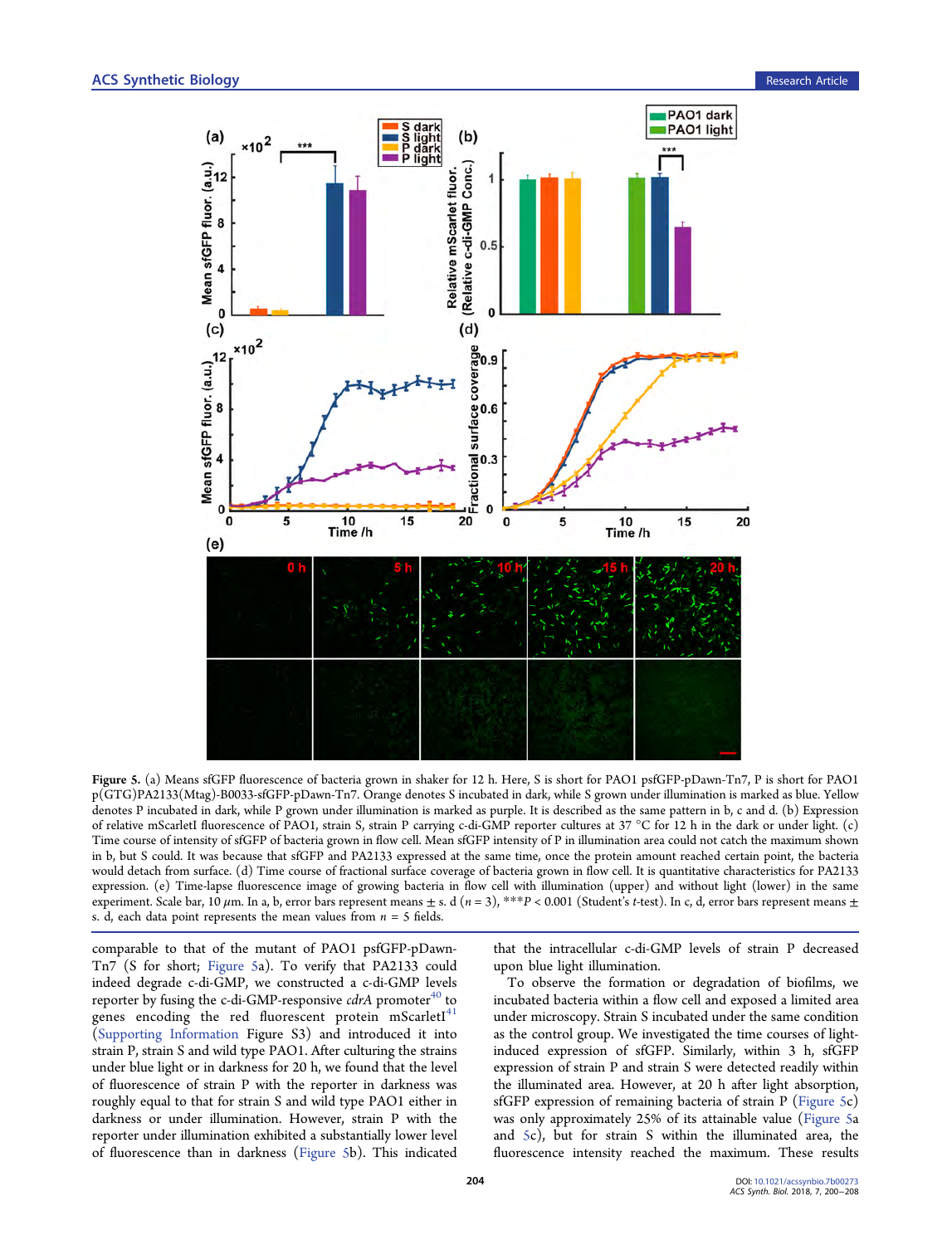<span id="page-5-0"></span>suggested that bacteria of strain P with higher sfGFP expression might detach from the surface because of the simultaneous increase in PA2133 expression. As desired, the cells dispersed under blue light. We examined the biofilm variation on the surface within illumination area and the surroundings by fractional surface coverage (FSC) of bacterial cells. As shown in [Figure 5d](#page-4-0), the light used had no toxicity on biofilm development indicated by the nearly identical kinetic of FSC under either illuminated or unilluminated conditions for strain S; The FSC of strain P increased slightly more slowly than did that of strain S in darkness because of somewhat background expression of PA2133; however, the cells of strain P formed comparable biofilms after 15 h. By contrast, the final FSC of strain P under illumination was less than half that of cells without illumination for 20 h.

We further monitored the illuminated and nonilluminated area using a scanning montage, and demonstrated that after stimulation with blue light, strain P dispersed from the surface with the accumulation of intracellular PA2133, showing much sparser, thinner and poorer biofilms, and that the bacteria in darkness maintained intact biofilms without maturation of fluorescence [\(Figure 5](#page-4-0)e).

# ■ DISCUSSION

In this study, we validated that the spatiotemporal expression of the target gene could be regulated in the presence of light signals, and our work has made progress toward developing a novel strategy to fight biofilm through degrading c-di-GMP. This strategy could be based on optogenetic methods to manipulate c-di-GMP levels using synthetic biology frameworks.

With the help of genetic circuit design and optimization, we first made the optogenetic systems function well in P. aeruginosa and could be used to further manipulate biological processes. We successfully engineered P. aeruginosa cells expressing appropriate amount of c-di-GMP degrading protein PA2133 by using optimized optogenetic modules, and this method effectively inhibited biofilms through the induction of blue light. Therefore, for the first time, an elaborate optogenetic circuit has been devised in P. aeruginosa that enables biofilm formation to be controlled to the extent that cells can be dispersed using light with ultrafine spatiotemporal resolution. We also showed further evidence of the tight relationship between c-di-GMP and biofilm dispersal.

Although it may be unnecessary in practice to trigger P. aeruginosa biofilm dispersal through introducing optogenetic circuits or by employing a strain harboring that, we chose to show this may be accomplished in order to show in principle that biofilms may be controlled. That is, that cells may be controlled and that biofilms may be dispersed with using synthetic optogenetic system. Furthermore, our design provides a prototype of dispersing biofilms by utilizing engineered optogenetic systems and supports the foundational basis for developing novel antimicrobial strategies by using synthetic optogenetic modules that could be extended to include other pathogens such as Vibrio cholera and Helicobacter pylori. The system may also be adopted as an alternative strategy to overcome the current limitations of biofilm control.

The developed approach has broad potential applications in fundamental bacteriology, particularly in biofilm dispersal. To date, research into biofilm control has nearly been based on temporal resolution.<sup>[16](#page-7-0)−[18](#page-7-0)[,42](#page-8-0)</sup> The spatiotemporal manipulating biofilms has remained unexplored. The optogenetic circuits that we developed could control biofilm dispersal with ultrafine spatiotemporal resolution, creating a synthetic biological platform for the sophisticated patterning of biofilms. The method could be used to pattern P. aeruginosa biofilms, and this may indicate the mechanisms involved in coordinating individual activities during complex multicellular behaviors, such as collective movement in P. aeruginosa biofilms. Moreover, by utilizing the technique to guide the formation and spatial organization of bacteria in biofilms, we could study individual cell behaviors such as twitching motility and metabolism during detaching or reforming of microcolonies. The study of cell basic biological processes in the development of microbial biofilm formation, particularly at the later stage, represents an important area for future fundamental research, and our method may accelerate this process.

In summary, our study presents a promising platform for biofilm control based on the blue light responding system. In Pseudomonas aeruginosa, we first provided an optogenetic approach that enabled us to manipulate the biological processes and further tune bacterial behaviors with unprecedented spatial and temporal resolution. Our approach establishes a methodology for leveraging the tools of synthetic biology to study single-cell metabolism and guide the spatial organization of bacterial cells during biofilm development.

# ■ METHODS

Stains and Growth Conditions. The strains and plasmids used in this study are list in [Supporting Information](http://pubs.acs.org/doi/suppl/10.1021/acssynbio.7b00273/suppl_file/sb7b00273_si_001.pdf) (Supplementary Table S1). Standard molecular cloning techniques were used in construction of related plasmids in E. coli strain Top10. Unless stated otherwise, both E. coli and P. aeruginosa stains were grown in LB medium or on LB agar plates at 37 °C. When required, antibiotics were added to medium at the following concentrations  $(\mu \text{g} \text{ mL}^{-1})$ : kanamycin, 30, gentamicin, 15, ampicillin, 100, tetracycline, 20 (E. coli); ampicillin, 300, gentamicin, 30, tetracycline, 100 (P. aeruginosa). Strains that used for microscopy experiments were freshly streaked on LB agar plates from frozen stocks and incubated overnight at 37 °C. Monoclonal colonies were inoculated into 5 mL polystyrene tubes containing 1 mL of minimal medium  $FAB^{43}$  $FAB^{43}$  $FAB^{43}$  without  $FeSO<sub>4</sub>$  supplemented with 1 mM FeCl<sub>3</sub> and 30 mM glutamate. Tubes were wrapped with aluminum foil to achieve a dark condition and incubated in shaker (New Brunswick Innova 40, Eppendorf) with 250 rpm at 37 °C until the culture reached an OD600 of approximately 2.0. For single-cell characterization experiment, the FAB medium-grown cells were diluted to OD600 approximately 0.01 and then put on an agarose slab  $2\%$  (w/v) made of agarose in FAB containing 1 mM  $FeCl<sub>3</sub>$  and 30 mM glutamate. For flow cell experiment, the pregrown cells were diluted 10-fold and then injected into the flow cell system. Blue light and white light were obtained via LED for consistent illumination. The light intensity on the surface of tubes was set at 100 nW  $cm^{-2}$ , , measured with a power meter (model 842-PE, Newport, Darmstadt, Germany) using a silicon photodetector (model 918D-UV-OD3, Newport). Preferable light intensity was chosen for the study according to the expression kinetics of sfGFP reporter of cells under different light intensity, and the light intensities we used are extremely low and proved to be nontoxic to the bacteria ([Supporting Information](http://pubs.acs.org/doi/suppl/10.1021/acssynbio.7b00273/suppl_file/sb7b00273_si_001.pdf) Figure S2).

Plasmids and Strains Construction. The mini-Tn7 vector<sup>[44](#page-8-0)</sup> was adopted for *P. aeruginosa*. To prevent undesired read-through from chromosomal promoters into cloned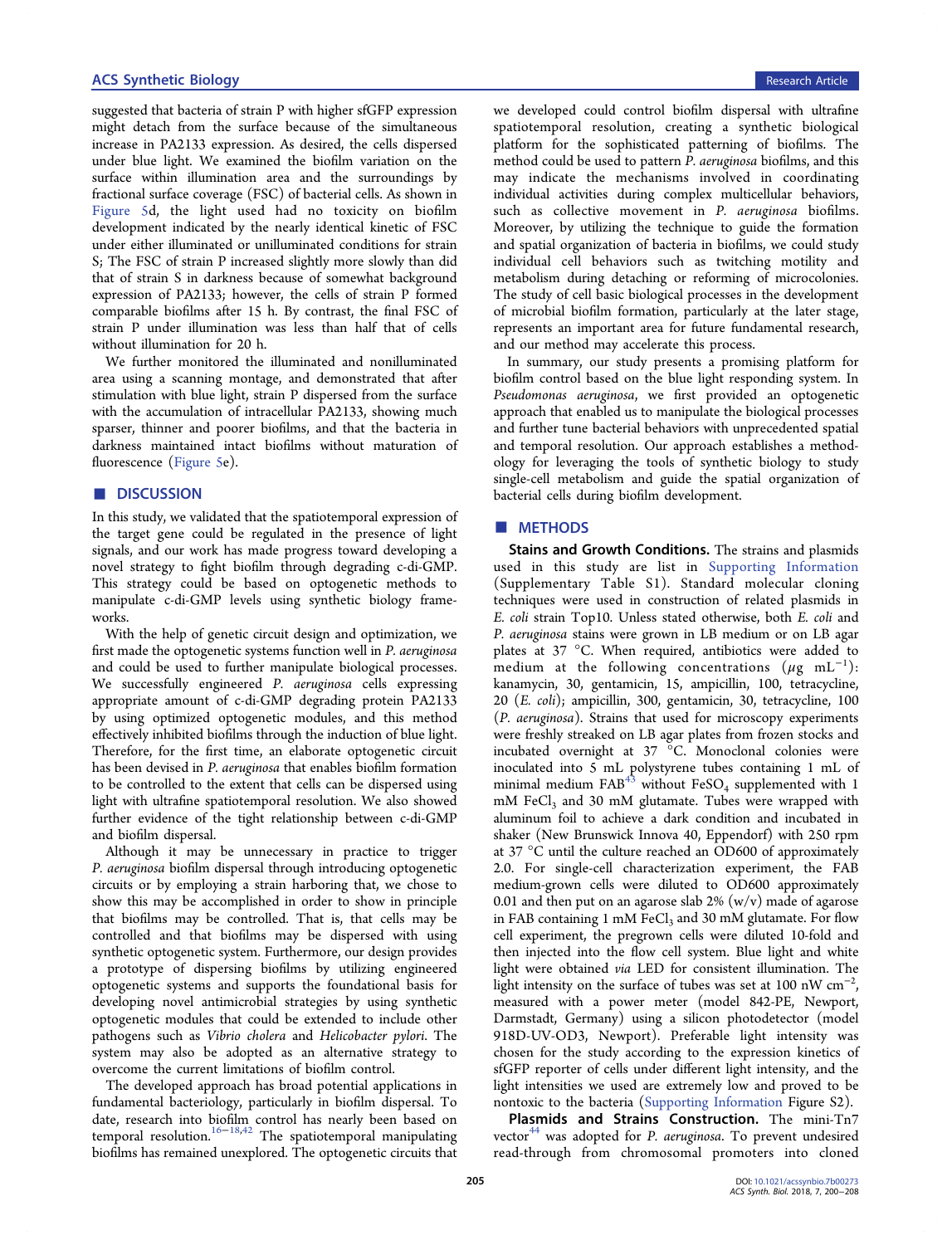sequences, we first constructed a modified delivery vector pTn7-L(T0T1), adding transcriptional terminators to the left end of original mini-Tn7 plasmid as follow: a 381-bp fragment containing two strong transcriptional terminators  $T_0$  and  $T_1^{45}$  $T_1^{45}$  $T_1^{45}$ was amplified by PCR from pUC18T-mini-Tn7T-Gm with primer T0-SmaI-Fand primer KpnI-BamHI-StuI-T1-R. The PCR product digested with *SmaI* and *KpnI* was inserted into pUC18T-mini-Tn7T-Gm cut with the same enzymes. The resulting vector, pTn7-L(T0T1), carries artificial restriction sites for KpnI, BamHI, StuI and SmaI to ensure the multiformity after the reconstruction.

For construction of pDawn-Tn7, a 3601-bp fragment containing the YF1-FixJ-pFixK2-cI-pR, was amplified by PCR from plasmid pDawn with primer KpnI-pDawn-F, carrying an artificial restriction site for KpnI, and primer StuI-pDawn-R, carrying an artificial restriction site for StuI. The PCR product was digested with KpnI and StuI and inserted into pTn7- L(T0T1) cut with the same enzymes. The resulting plasmid carries the main elements of pDawn and the whole mini-Tn7 framework, named pDawn-Tn7 for short. As being the optogenetic tool, it was used for all subsequent gene circuits design and could be integrated into the chromosomes of P. aeruginosa for single-copy state. To test the performance of the optogenetic system, we exploited the green fluorescent protein sfGFP as reporter: a 739-bp fragment containing the sf GFP gene was amplified by PCR with primer HindIII-sfGFP-F and SpeI-sfGFP-R, digested with HindIII and SpeI, and inserted into the MCS of pTn7-pDawn cut with the same enzymes, resulting in psfGFP-pDawn-Tn7.

To express PA2133 properly, the optimal delivery vector, p(GTG)PA2133(Mtag)-B0033sfGFP-pDawn-Tn7, was finally engineered (see Most Appropriate Gene Expression Level of PA2133). Simply, a 750-bp RBS B0033sfGFP fragment was amplified by PCR with primer HindIII-sfGFP-F and GTG-B0033-sfGFP-R. A 940-bp Moderate tag<sup>[46,47](#page-8-0)</sup> PA2133-B0033 fragment was amplified by PCR with primer GTGB0033- PA2133-F andSpeI-PA2133(Moderate tag)-R. Then two fragments were spliced by overlap PCR with primer HindIII-sfGFP-F and SpeI-PA2133(Moderate tag)-R. The overlap PCR product was digested with HindIII and SpeI, and inserted into pDawn-Tn7 cut with the same enzymes, resulting in  $p(GTG)$ -PA2133(Mtag)-B0033-sfGFP-pDawn-Tn7. All plasmids mentioned above were confirmed by sequencing.

In P. aeruginosa, Tn7 transposition can be acquired rapidly and efficiently by using a rapid electroporation method $48$  and removal of the selection resistance gene marker Gm' of the inserted strain by Flp-mediated excision<sup>[49](#page-8-0)</sup> is optional. The correct integrated strains were verified by sequencing after PCR from genome.

Construction of c-di-GMP Reporter Plasmids. Gibson assembly<sup>[34](#page-8-0)</sup> was used to join promoter pcdrA,<sup>[40](#page-8-0)</sup> terminators  $(T0T1)^{45}$  $(T0T1)^{45}$  $(T0T1)^{45}$  and output gene *mScarletI*<sup>[41](#page-8-0)</sup> modules together to implement integrated c-di-GMP reporter plasmids in singlestep reactions. Briefly, four DNA fragments, including pcdrA, mScarletI, T0T1 and linearized vector pUCP20, that overlapped in sequence by ∼25 bases were constructed by PCR through the design of PCR primers ([Supporting Information](http://pubs.acs.org/doi/suppl/10.1021/acssynbio.7b00273/suppl_file/sb7b00273_si_001.pdf) Table S1) that contain "overhangs", which provide sequence overlap with adjacent fragments. Next, 100 ng of the linearized vector backbone pUCP20 and equimolar amounts of the other assembly pieces were added to the 10  $\mu$ L NEBuilder HiFi DNA Assembly Master Mix in a 20  $\mu$ L total volume assembly reaction mixture. The assembly reaction was incubated at 50 °C

for 60 min, and then 5  $\mu$ L of the assembly reaction was transformed into 100  $\mu$ L of competent *E. coli.* Finally, the c-di-GMP reporter plasmid pcdrA-mScarletI-T-pUCP20 was confirmed by sequencing.

Most Appropriate Gene Expression Level of PA2133. In our study, the expression balance amount of PA2133 between under dark and light inducing condition is the key direction to modify and improve the optogenetic circuit. That is, that under dark, noninducing conditions, the strain harboring the optogenetic circuits could be able to form biofilms rather than being affected by the background activity of PA2133 and that while incubation in blue light, the level of PA2133 expression after induction would be efficient to make the bacteria detaching from the adhered surface.

We optimized the optogenetic circuit using screening for a series of strains carrying modified circuits, which are engineered by exploiting and reassembling different standardized biological parts. As the transcriptional efficiency of gene PA2133 is under control of  $\lambda$  promoter pR, we considered two aspects to adapt the amount of PA2133: translational frequency and protein degradation rate. We employed two different translational initiation codon GUG or AUG, in which GUG has a slightly lower coding efficiency in P. aeruginosa,<sup>[50](#page-8-0)</sup> and different ribosome binding sites (iGEM biobricks: BBa\_B0031, BBa B0033 and BBa B0034), which have widely varied ribosome binding efficiency ranging from 100% to 0.35%, to adjust the translational level of PA2133. To minimize background activity and avoid excessive accumulation of PA2133, we fused different sequences to the C-terminal of protein PA2133, which code for amino acid sequences that will make the protein susceptible to degradation through SspBmediated binding to the ClpX protease as well as ClpA protease with different degradation rates (iGEM biobricks: BBa\_M0050, very fast; BBa\_ M0051, fast; and BBa\_ M0052, moderately fast.).[47](#page-8-0),[51](#page-8-0)−[53](#page-8-0) The standardized biological parts used are listed in Table 1. By reassembling the above biological parts including

Table 1. Summary of Sequences of the Start Codes and RBS for PA2133, and the Amino Acid Sequence Fused to the C-Terminal of PA2133

| start<br>codes | ribosome binding sites (RBS)      | hydrolysis tags                  |
|----------------|-----------------------------------|----------------------------------|
| $5'$ -ATG-     | BBa B0031, 5'-                    | BBa M0050,                       |
| $\mathbf{3}'$  | TCACACAGGAAACC-3'                 | <b>AANDENYALAA</b>               |
| $5'$ -GTG-     | BBa B0033, 5'-                    | BBa M0051,                       |
| 3'             | TCACACAGGAC-3'                    | <b>AANDENYNYADAS</b>             |
|                | BBa B0034, 5'-<br>AAAGAGGAGAAA-3' | BBa M0052,<br><b>AANDENYADAS</b> |

two different start codons, three different ribosome binding sites and four different hydrolysis tags (including the original PA2133 with no tag), we finally found the optimal PA2133 expression strain, named p(GTG)PA2133(Mtag)-B0033sfGFPpDawn-Tn7. The strains for screening were constructed and their performance are listed in [Supporting Information](http://pubs.acs.org/doi/suppl/10.1021/acssynbio.7b00273/suppl_file/sb7b00273_si_001.pdf) Table S2. We tested their behaviors in flow cell experiment, more detailed experimental information was given in the next section.

Flow Cell Experiment. Biofilms were grown in the middle channel of three-channel flow cells<sup>[54](#page-8-0)</sup> with individual channel dimensions of  $1 \times 4 \times 40$  mm. The substratum consisted of a microscope glass coverslip (Fisherfinest  $24 \times 50$  mm; Fisher Scientific). Bacteria were cultured at 37 °C under darkness overnight, then diluted to an OD600 of proper value. After the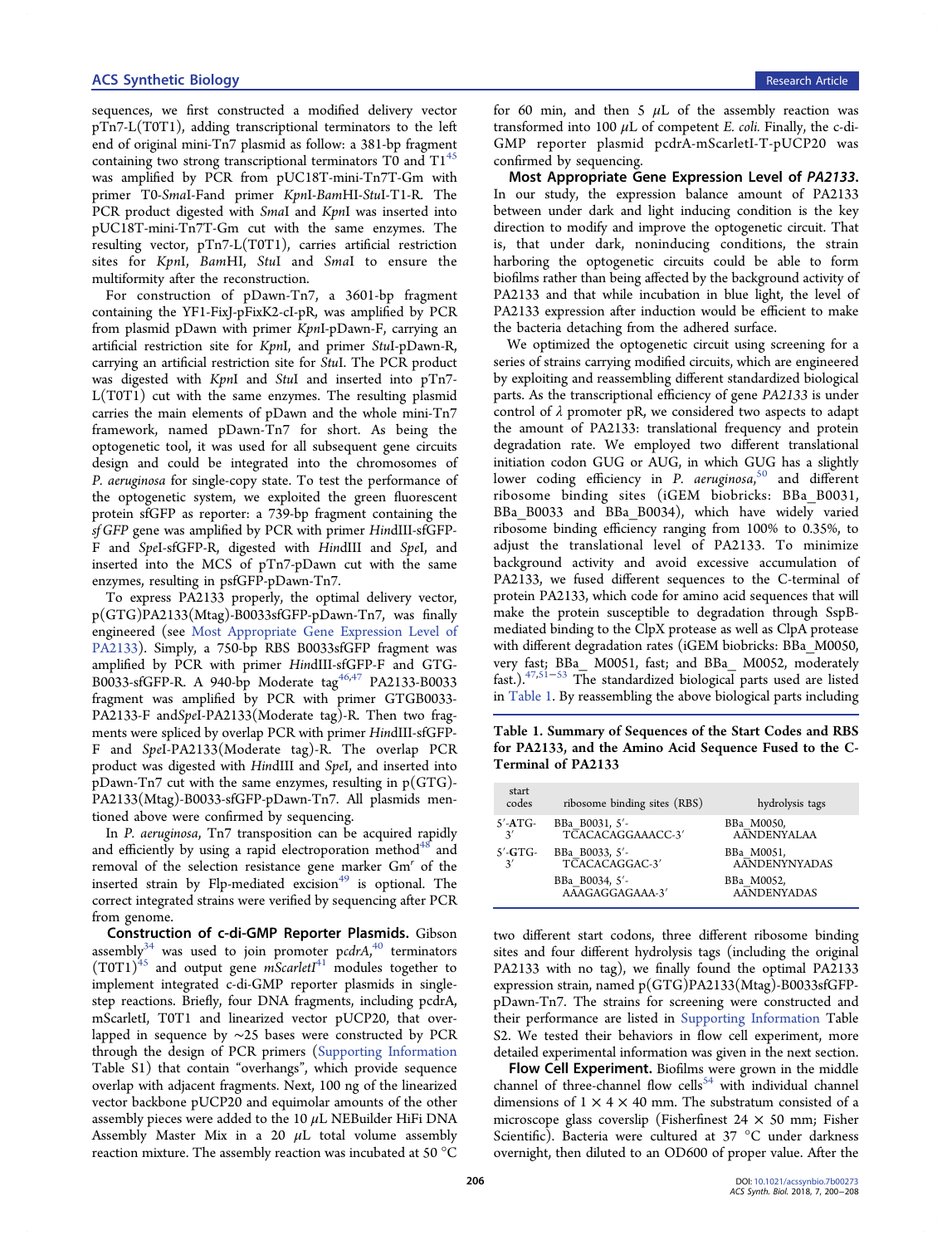<span id="page-7-0"></span>injection, the flow cell was placed for 3 min to allow attaching of cells to coverslip. Then washed out the unattached cells, and the attached were cultured at 30  $\pm$  1 °C supplied with a flow of  $3 \text{ mL h}^{-1}$  of FAB medium supplemented with 1 mM FeCl<sub>3</sub> and 0.6 mM glutamate. Flow cell was put on XY-stage of microscope, exposed a limited area  $(3 \times 3$  microscope fields. one field,  $512 \times 512$  pixel) to blue light. Recorded a 9  $\times$  9 fields sfGFP fluorescence microscopy images every 1 h through appropriate filter (excitation, 488 nm; emission, 524/40 nm).

Image Acquisition. Imaging was performed using spinning disk confocal (CSU-X1, Yokogawa) inverted microscope (IX81, Olympus) equipped with a laser combiner system (Andor Technology), a 100×, 1.4 NA oil immersion objective (Olympus) and an EMCCD camera (iXon 897). The microscope, camera, and stage were actuated with a live cell imaging software Andor iQ. Green channel filter (488 nm exciter and 524/40 nm emitter) and Red channel filter (561 nm exciter and 605/40 nm emitter) set with a dichroic beam splitter (Semrock) was used for detection of sfGFP and mScarletI fluorescence. The light off-on photo conversion of pDawn-Tn7 system was done by illumination with the same filters.

For agarose plate and flow cell experiment, bacteria in a limited area were exposed to 488 nm with a pulse of 20 ms every 10 s. Light was set at 5% and the intensity was estimated about 3  $\mu$ W cm<sup>-2</sup> by photodetector. To quantify sfGFP fluorescence, bacteria in the limited area including surrounding areas were imaged every 1 h for 20 h. Intensity of activation laser here was set at 50% with exposure time of 100 ms and camera EM Gain 100.

Statistical Analysis. Images acquired were analyzed using ImageJ v.1.51n software or computed using MATLAB (MathWorks) codes as reported. $36,37$  To compute mean fluorescence intensity, we subtracted the average fluorescence per pixel of the background from the average intensity per pixel in the given cell and more than  $10<sup>4</sup>$  cells were analyzed for getting mean fluorescence intensity of bacteria populations. It is notably that the statistical data were analyzed at single cell solution. Mean values and standard deviations were obtained from at least two independent experiments (biological replicates). Statistical analysis was performed with Students unpaired two-sided t-test using GraphPad Prism version 7.03. The  $P$  value was set to <0.001 for significant difference between two groups.

## ■ ASSOCIATED CONTENT

#### **6** Supporting Information

The Supporting Information is available free of charge on the [ACS Publications website](http://pubs.acs.org) at DOI: [10.1021/acssynbio.7b00273](http://pubs.acs.org/doi/abs/10.1021/acssynbio.7b00273).

Figures S1−S3, Tables S1−S2 ([PDF\)](http://pubs.acs.org/doi/suppl/10.1021/acssynbio.7b00273/suppl_file/sb7b00273_si_001.pdf)

# ■ AUTHOR INFORMATION

#### Corresponding Author

\*Tel.: +86-551-6360-6925. Fax: +86-551-6360-6743. E-mail: [fjinustc@ustc.edu.cn.](mailto:fjinustc@ustc.edu.cn)

### ORCID<sup>®</sup>

Fan Jin: [0000-0003-2313-0388](http://orcid.org/0000-0003-2313-0388)

#### Author Contributions

# L.P. and S.Y. contributed equally.

#### Notes

The authors declare no competing financial interest.

### ■ ACKNOWLEDGMENTS

This work was supported by the National Natural Science Foundation of China (21474098, 21274141, 21522406) and the Fundamental Research Funds for the Central Universities (WK2340000066, WK2030020023).

#### ■ REFERENCES

(1) Costerton, J. W., Geesey, G., and Cheng, K.-J. (1978) How bacteria stick. Sci. Am. 238, 86−95.

(2) Kolter, R., and Greenberg, E. P. (2006) Microbial sciences: the superficial life of microbes. Nature 441, 300−302.

(3) Costerton, J. W., Stewart, P. S., and Greenberg, E. P. (1999) Bacterial Biofilms: A Common Cause of Persistent Infections. Science 284, 1318−1322.

(4) Beech, I. B., and Sunner, J. (2004) Biocorrosion: towards understanding interactions between biofilms and metals. Curr. Opin. Biotechnol. 15, 181−186.

(5) Nguyen, D., Joshi-Datar, A., Lepine, F., Bauerle, E., Olakanmi, O., Beer, K., McKay, G., Siehnel, R., Schafhauser, J., Wang, Y., Britigan, B. E., and Singh, P. K. (2011) Active Starvation Responses Mediate Antibiotic Tolerance in Biofilms and Nutrient-Limited Bacteria. Science 334, 982−986.

(6) Karatan, E., and Watnick, P. (2009) Signals, regulatory networks, and materials that build and break bacterial biofilms. Microbiol. Mol. Biol. Rev. 73, 310−347.

(7) Simm, R., Morr, M., Kader, A., Nimtz, M., and Römling, U. (2004) GGDEF and EAL domains inversely regulate cyclic di-GMP levels and transition from sessility to motility. Mol. Microbiol. 53, 1123−1134.

(8) Flemming, H.-C., Wingender, J., Szewzyk, U., Steinberg, P., Rice, S. A., and Kjelleberg, S. (2016) Biofilms: an emergent form of bacterial life. Nat. Rev. Microbiol. 14, 563−575.

(9) Merighi, M., Lee, V. T., Hyodo, M., Hayakawa, Y., and Lory, S. (2007) The second messenger bis-(3′-5′)-cyclic-GMP and its PilZ domain-containing receptor Alg44 are required for alginate biosynthesis in Pseudomonas aeruginosa, Mol. Mol. Microbiol. 65, 876−895.

(10) Baraquet, C., Murakami, K., Parsek, M. R., and Harwood, C. S. (2012) The FleQ protein from Pseudomonas aeruginosa functions as both a repressor and an activator to control gene expression from the pel operon promoter in response to c-di-GMP. Nucleic Acids Res. 40, 7207−7218.

(11) Hickman, J. W., and Harwood, C. S. (2008) Identification of FleQ from Pseudomonas aeruginosa as ac-di-GMP-responsive transcription factor. Mol. Microbiol. 69, 376−389.

(12) Borlee, B. R., Goldman, A. D., Murakami, K., Samudrala, R., Wozniak, D. J., and Parsek, M. R. (2010) Pseudomonas aeruginosa uses a cyclic-di-GMP-regulated adhesin to reinforce the biofilm extracellular matrix, Mol. Mol. Microbiol. 75, 827−842.

(13) Hickman, J. W., Tifrea, D. F., and Harwood, C. S. (2005) A chemosensory system that regulates biofilm formation through modulation of cyclic diguanylate levels. Proc. Natl. Acad. Sci. U. S. A. 102, 14422−14427.

(14) Ueda, A., and Wood, T. K. (2009) Connecting Quorum Sensing, c-di-GMP, Pel Polysaccharide, and Biofilm Formation in Pseudomonas aeruginosa through Tyrosine Phosphatase TpbA (PA3885). PLoS Pathog. 5, e1000483.

(15) Odessart, N., Muñ oa, F. J., Regue, M., and Juærez, A. (1988) Chromosomal Mutations That Increase the Production of a Plasmidencoded Haemolysin in Escherichia coli. Microbiology 134, 2779−2787. (16) Lu, T. K., and Collins, J. J. (2007) Dispersing biofilms with

engineered enzymatic bacteriophage. Proc. Natl. Acad. Sci. U. S. A. 104, 11197−11202.

(17) Ma, Q., Yang, Z., Pu, M., Peti, W., and Wood, T. K. (2011) Engineering a novel c-di-GMP-binding protein for biofilm dispersal. Environ. Microbiol. 13, 631−642.

(18) Seok Hoon, H. O. N. G., Hegde, M., Kim, J., Wang, X., Jayaraman, A., and Wood, T. K. (2012) Synthetic quorum-sensing